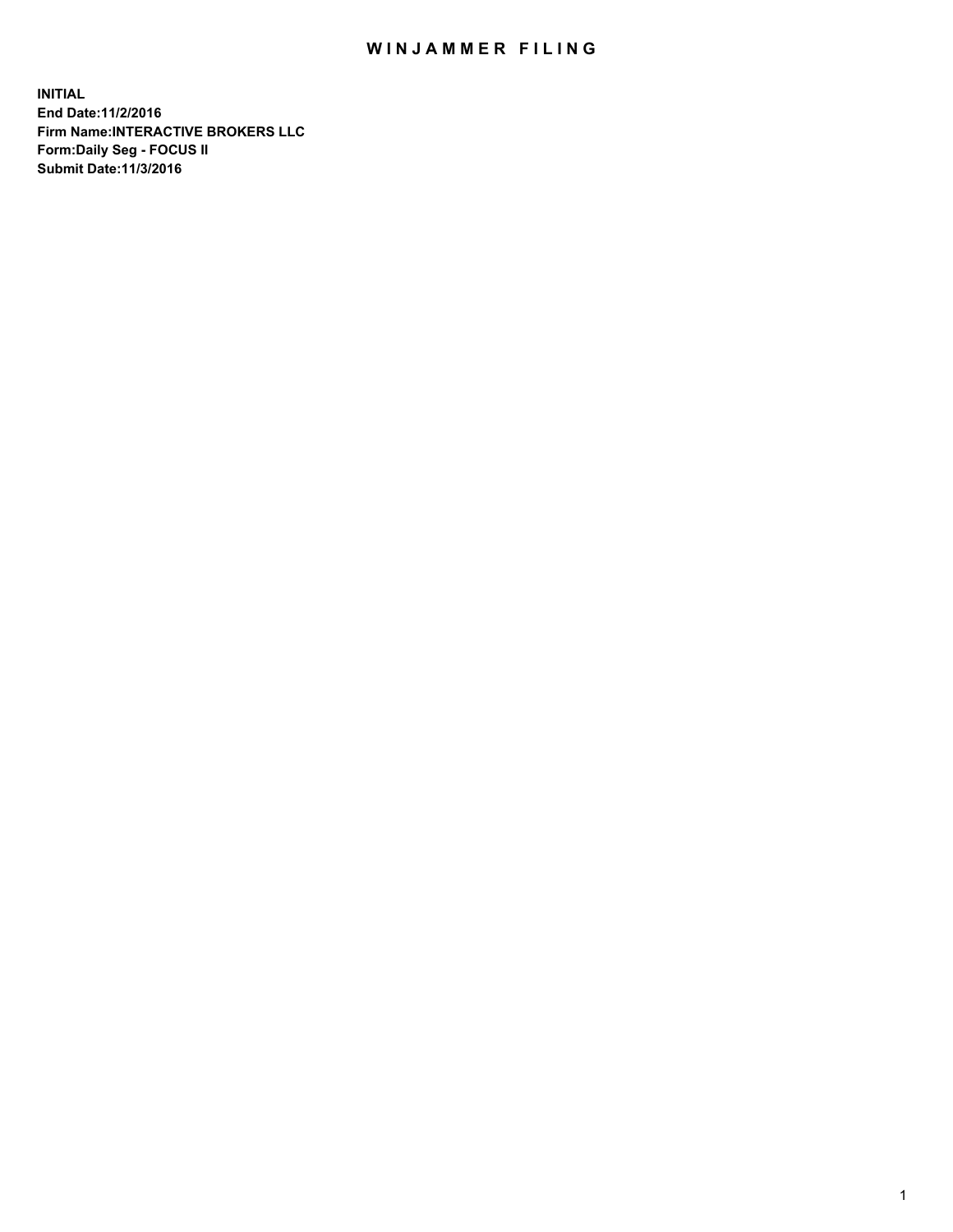## **INITIAL End Date:11/2/2016 Firm Name:INTERACTIVE BROKERS LLC Form:Daily Seg - FOCUS II Submit Date:11/3/2016 Daily Segregation - Cover Page**

| Name of Company<br><b>Contact Name</b><br><b>Contact Phone Number</b><br><b>Contact Email Address</b>                                                                                                                                                                                                                          | <b>INTERACTIVE BROKERS LLC</b><br>James Menicucci<br>203-618-8085<br>jmenicucci@interactivebrokers.c<br>om |
|--------------------------------------------------------------------------------------------------------------------------------------------------------------------------------------------------------------------------------------------------------------------------------------------------------------------------------|------------------------------------------------------------------------------------------------------------|
| FCM's Customer Segregated Funds Residual Interest Target (choose one):<br>a. Minimum dollar amount: ; or<br>b. Minimum percentage of customer segregated funds required:%; or<br>c. Dollar amount range between: and; or<br>d. Percentage range of customer segregated funds required between:% and%.                          | $\overline{\mathbf{0}}$<br>0<br>155,000,000 245,000,000<br>0 <sub>0</sub>                                  |
| FCM's Customer Secured Amount Funds Residual Interest Target (choose one):<br>a. Minimum dollar amount: ; or<br>b. Minimum percentage of customer secured funds required:%; or<br>c. Dollar amount range between: and; or<br>d. Percentage range of customer secured funds required between:% and%.                            | $\overline{\mathbf{0}}$<br>$\overline{\mathbf{0}}$<br>80,000,000 120,000,000<br>00                         |
| FCM's Cleared Swaps Customer Collateral Residual Interest Target (choose one):<br>a. Minimum dollar amount: ; or<br>b. Minimum percentage of cleared swaps customer collateral required:% ; or<br>c. Dollar amount range between: and; or<br>d. Percentage range of cleared swaps customer collateral required between:% and%. | $\overline{\mathbf{0}}$<br>$\overline{\mathbf{0}}$<br>0 <sub>0</sub><br><u>00</u>                          |

Attach supporting documents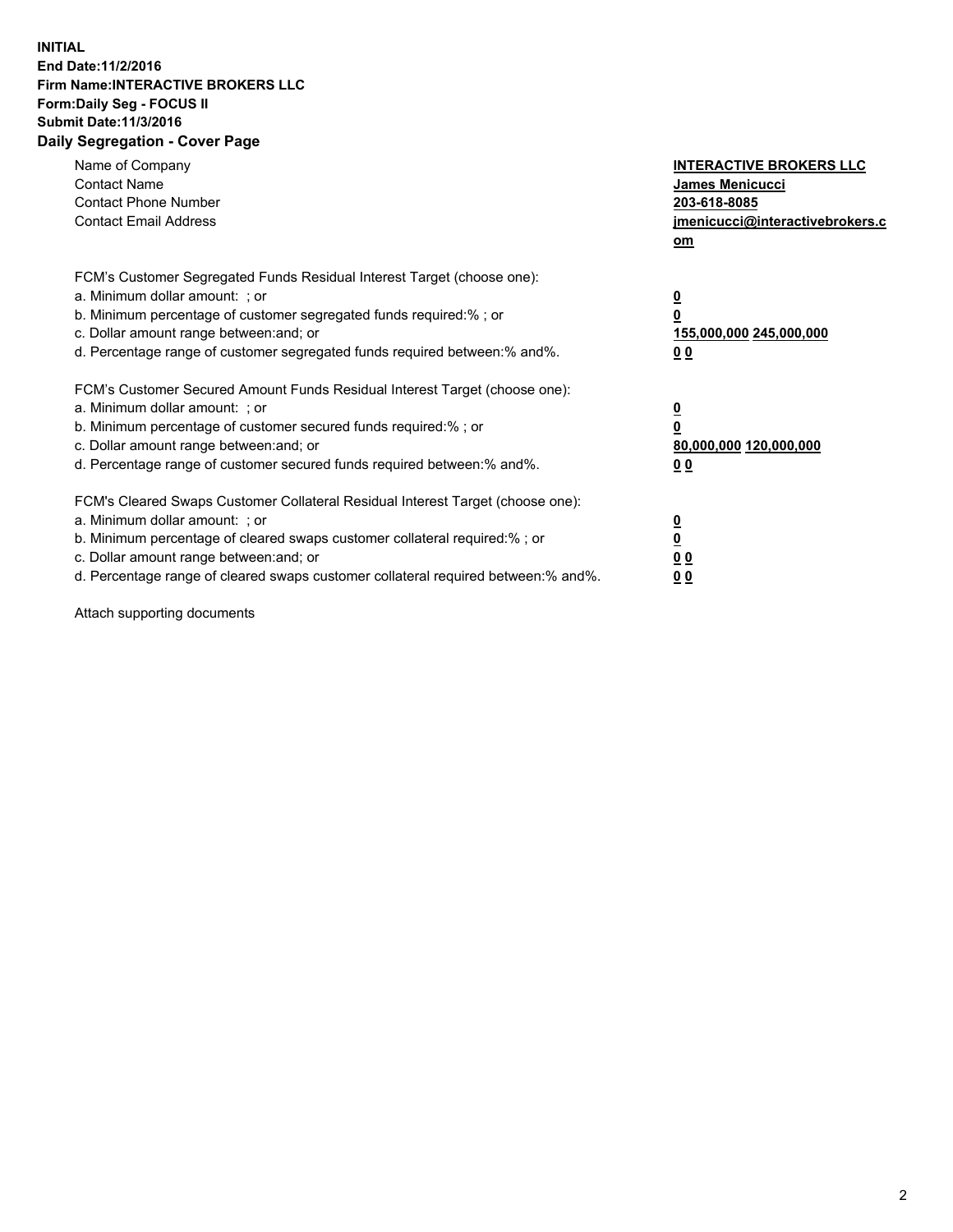## **INITIAL End Date:11/2/2016 Firm Name:INTERACTIVE BROKERS LLC Form:Daily Seg - FOCUS II Submit Date:11/3/2016 Daily Segregation - Secured Amounts**

|                | Daily Jegregation - Jeculed Aniounts                                                                       |                                  |
|----------------|------------------------------------------------------------------------------------------------------------|----------------------------------|
|                | Foreign Futures and Foreign Options Secured Amounts                                                        |                                  |
|                | Amount required to be set aside pursuant to law, rule or regulation of a foreign                           | $0$ [7305]                       |
|                | government or a rule of a self-regulatory organization authorized thereunder                               |                                  |
| 1.             | Net ledger balance - Foreign Futures and Foreign Option Trading - All Customers                            |                                  |
|                | A. Cash                                                                                                    | 361,919,734 [7315]               |
|                | B. Securities (at market)                                                                                  | $0$ [7317]                       |
| 2.             | Net unrealized profit (loss) in open futures contracts traded on a foreign board of trade                  | 842,016 [7325]                   |
| 3.             | Exchange traded options                                                                                    |                                  |
|                | a. Market value of open option contracts purchased on a foreign board of trade                             | 121,066 [7335]                   |
|                | b. Market value of open contracts granted (sold) on a foreign board of trade                               | $-60,835$ [7337]                 |
| 4.             | Net equity (deficit) (add lines 1.2. and 3.)                                                               | 362,821,981 [7345]               |
| 5.             | Account liquidating to a deficit and account with a debit balances - gross amount                          | 55,641 [7351]                    |
|                | Less: amount offset by customer owned securities                                                           | 0 [7352] 55,641 [7354]           |
| 6.             | Amount required to be set aside as the secured amount - Net Liquidating Equity                             | 362,877,622 [7355]               |
|                | Method (add lines 4 and 5)                                                                                 |                                  |
| 7.             | Greater of amount required to be set aside pursuant to foreign jurisdiction (above) or line                | 362,877,622 [7360]               |
|                | 6.                                                                                                         |                                  |
|                | FUNDS DEPOSITED IN SEPARATE REGULATION 30.7 ACCOUNTS                                                       |                                  |
| $\mathbf{1}$ . | Cash in banks                                                                                              |                                  |
|                | A. Banks located in the United States                                                                      | 5,000,000 [7500]                 |
|                | B. Other banks qualified under Regulation 30.7                                                             | 0 [7520] 5,000,000 [7530]        |
| 2.             | Securities                                                                                                 |                                  |
|                | A. In safekeeping with banks located in the United States                                                  | 413,171,405 [7540]               |
|                | B. In safekeeping with other banks qualified under Regulation 30.7                                         | 0 [7560] 413,171,405 [7570]      |
| 3.             | Equities with registered futures commission merchants                                                      |                                  |
|                | A. Cash                                                                                                    | $0$ [7580]                       |
|                | <b>B.</b> Securities                                                                                       | $0$ [7590]                       |
|                | C. Unrealized gain (loss) on open futures contracts                                                        | $0$ [7600]                       |
|                | D. Value of long option contracts                                                                          | $0$ [7610]                       |
|                | E. Value of short option contracts                                                                         | 0 [7615] 0 [7620]                |
| 4.             | Amounts held by clearing organizations of foreign boards of trade                                          |                                  |
|                | A. Cash                                                                                                    | $0$ [7640]                       |
|                | <b>B.</b> Securities                                                                                       | $0$ [7650]                       |
|                | C. Amount due to (from) clearing organization - daily variation                                            | $0$ [7660]                       |
|                | D. Value of long option contracts                                                                          | $0$ [7670]                       |
|                | E. Value of short option contracts                                                                         | 0 [7675] 0 [7680]                |
| 5.             | Amounts held by members of foreign boards of trade                                                         |                                  |
|                | A. Cash                                                                                                    | 59,505,071 [7700]                |
|                | <b>B.</b> Securities                                                                                       | $0$ [7710]                       |
|                | C. Unrealized gain (loss) on open futures contracts                                                        | 7,342,955 [7720]                 |
|                | D. Value of long option contracts                                                                          | 121,072 [7730]                   |
|                | E. Value of short option contracts                                                                         | -60,838 [7735] 66,908,260 [7740] |
| 6.             | Amounts with other depositories designated by a foreign board of trade                                     | $0$ [7760]                       |
| 7.             | Segregated funds on hand                                                                                   | $0$ [7765]                       |
| 8.             | Total funds in separate section 30.7 accounts                                                              | 485,079,665 [7770]               |
| 9.             | Excess (deficiency) Set Aside for Secured Amount (subtract line 7 Secured Statement<br>Page 1 from Line 8) | 122,202,043 [7380]               |
| 10.            | Management Target Amount for Excess funds in separate section 30.7 accounts                                | 80,000,000 [7780]                |
| 11.            | Excess (deficiency) funds in separate 30.7 accounts over (under) Management Target                         | 42,202,043 [7785]                |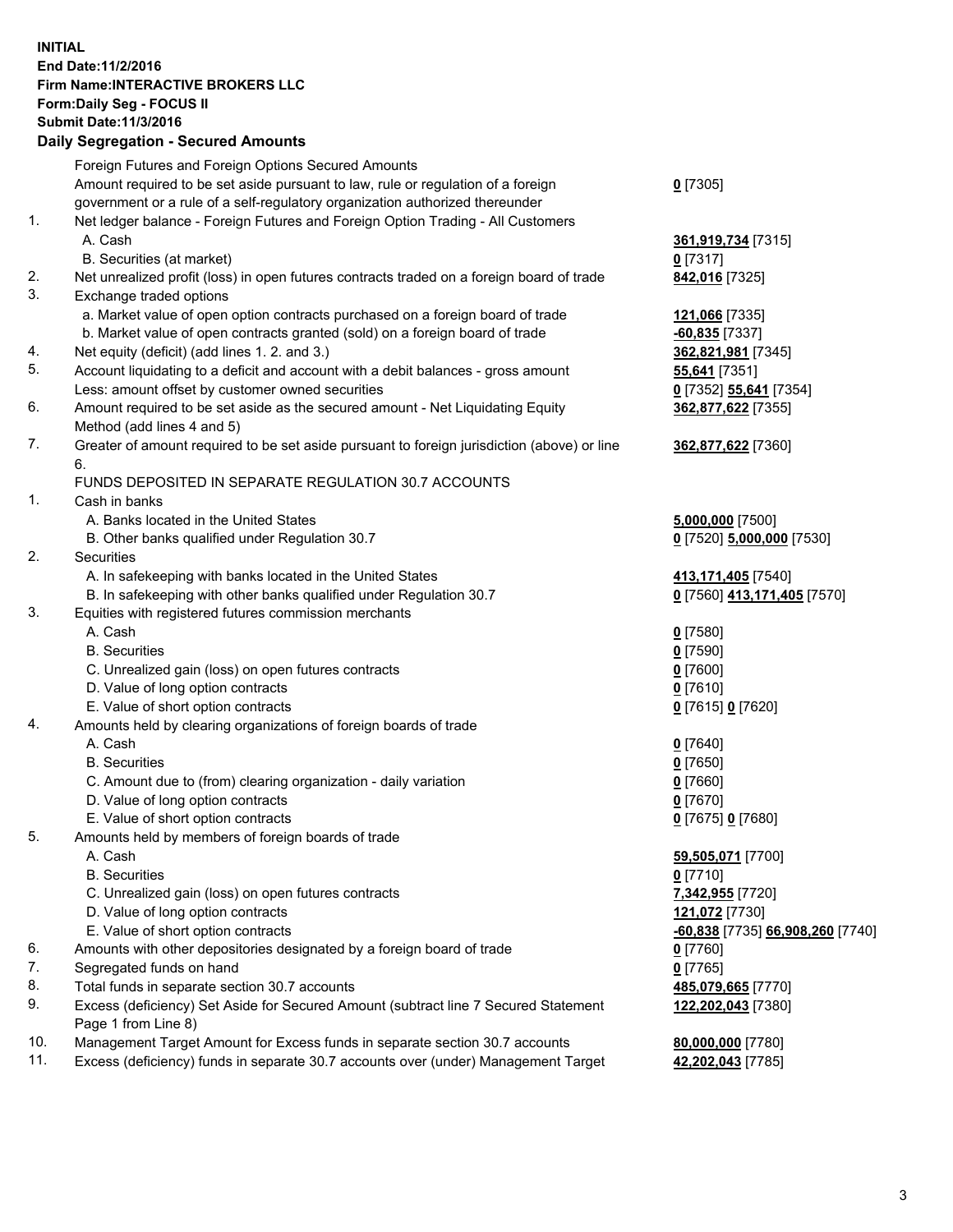**INITIAL End Date:11/2/2016 Firm Name:INTERACTIVE BROKERS LLC Form:Daily Seg - FOCUS II Submit Date:11/3/2016 Daily Segregation - Segregation Statement** SEGREGATION REQUIREMENTS(Section 4d(2) of the CEAct) 1. Net ledger balance A. Cash **3,102,680,353** [7010] B. Securities (at market) **0** [7020] 2. Net unrealized profit (loss) in open futures contracts traded on a contract market **53,505,456** [7030] 3. Exchange traded options A. Add market value of open option contracts purchased on a contract market **179,250,274** [7032] B. Deduct market value of open option contracts granted (sold) on a contract market **-254,478,362** [7033] 4. Net equity (deficit) (add lines 1, 2 and 3) **3,080,957,721** [7040] 5. Accounts liquidating to a deficit and accounts with debit balances - gross amount **478,594** [7045] Less: amount offset by customer securities **0** [7047] **478,594** [7050] 6. Amount required to be segregated (add lines 4 and 5) **3,081,436,315** [7060] FUNDS IN SEGREGATED ACCOUNTS 7. Deposited in segregated funds bank accounts A. Cash **93,642,733** [7070] B. Securities representing investments of customers' funds (at market) **2,026,077,466** [7080] C. Securities held for particular customers or option customers in lieu of cash (at market) **0** [7090] 8. Margins on deposit with derivatives clearing organizations of contract markets A. Cash **27,924,807** [7100] B. Securities representing investments of customers' funds (at market) **1,217,446,402** [7110] C. Securities held for particular customers or option customers in lieu of cash (at market) **0** [7120] 9. Net settlement from (to) derivatives clearing organizations of contract markets **13,088,356** [7130] 10. Exchange traded options A. Value of open long option contracts **179,250,304** [7132] B. Value of open short option contracts **-254,478,110** [7133] 11. Net equities with other FCMs A. Net liquidating equity **0** [7140] B. Securities representing investments of customers' funds (at market) **0** [7160] C. Securities held for particular customers or option customers in lieu of cash (at market) **0** [7170] 12. Segregated funds on hand **0** [7150] 13. Total amount in segregation (add lines 7 through 12) **3,302,951,958** [7180] 14. Excess (deficiency) funds in segregation (subtract line 6 from line 13) **221,515,643** [7190] 15. Management Target Amount for Excess funds in segregation **155,000,000** [7194] **66,515,643** [7198]

16. Excess (deficiency) funds in segregation over (under) Management Target Amount Excess